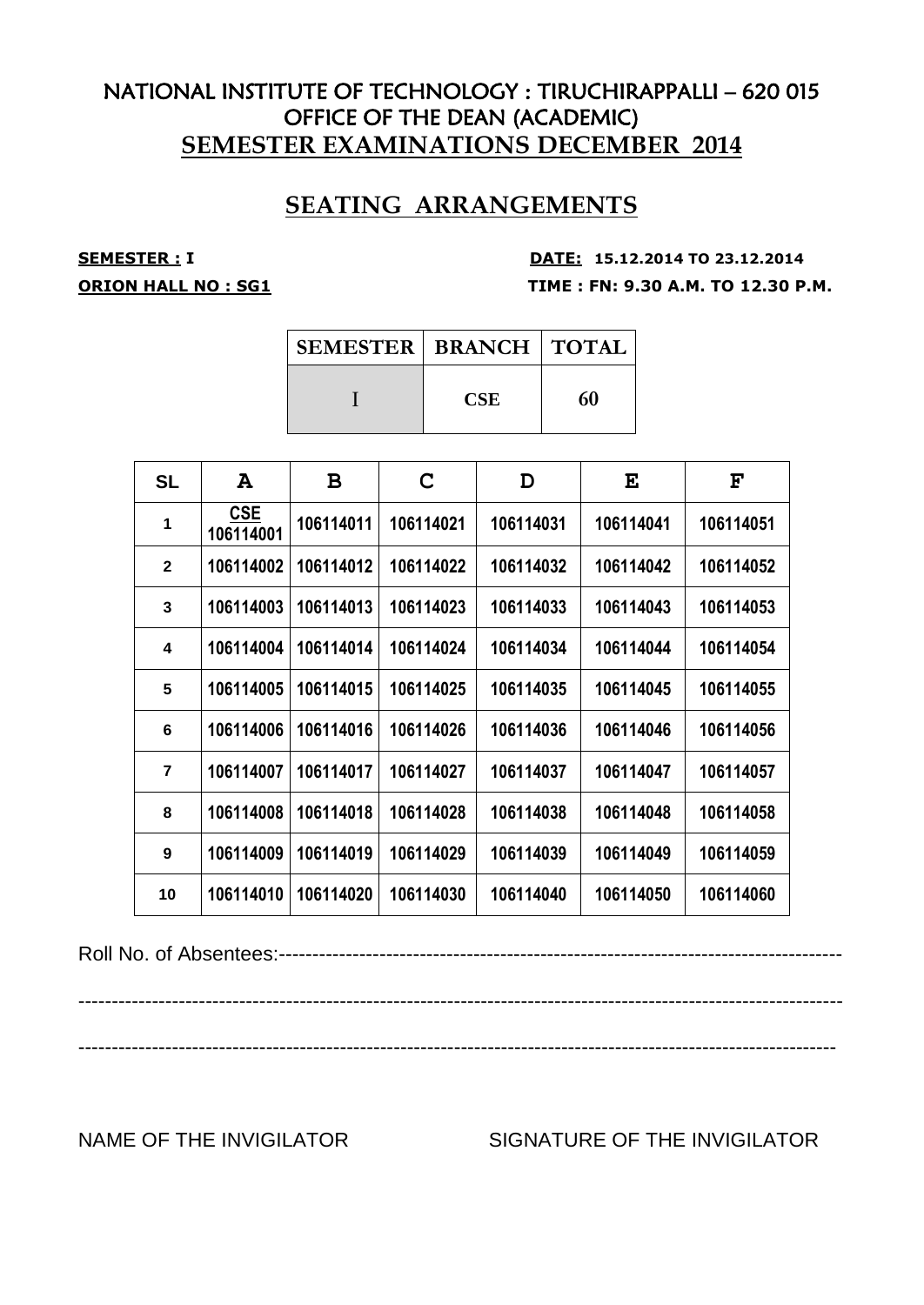# **SEATING ARRANGEMENTS**

**SEMESTER : <sup>I</sup> DATE: 15.12.2014 TO 23.12.2014 ORION HALL NO : SG2 TIME : FN: 9.30 A.M. TO 12.30 P.M.**

| <b>SEMESTER   BRANCH   TOTAL</b> |            |    |
|----------------------------------|------------|----|
|                                  | <b>CSE</b> | 45 |

| <b>SL</b>      | A         | B         | C         | D         | E         | $\mathbf{F}$ |
|----------------|-----------|-----------|-----------|-----------|-----------|--------------|
| 1              | 106114061 | 106114071 | 106114081 | 106114091 | 106112101 |              |
| $\mathbf{2}$   | 106114062 | 106114072 | 106114082 | 106114092 | 106112102 |              |
| 3              | 106114063 | 106114073 | 106114083 | 106114093 | 106112103 |              |
| 4              | 106114064 | 106114074 | 106114084 | 106114094 | 106112104 |              |
| 5              | 106114065 | 106114075 | 106114085 | 106114095 | 106112105 |              |
| 6              | 106114066 | 106114076 | 106114086 | 106114096 |           |              |
| $\overline{7}$ | 106114067 | 106114077 | 106114087 | 106114097 |           |              |
| 8              | 106114068 | 106114078 | 106114088 | 106114098 |           |              |
| 9              | 106114069 | 106114079 | 106114089 | 106114099 |           |              |
| 10             | 106114070 | 106114080 | 106114090 | 106112100 |           |              |

Roll No. of Absentees:------------------------------------------------------------------------------------

------------------------------------------------------------------------------------------------------------------

-----------------------------------------------------------------------------------------------------------------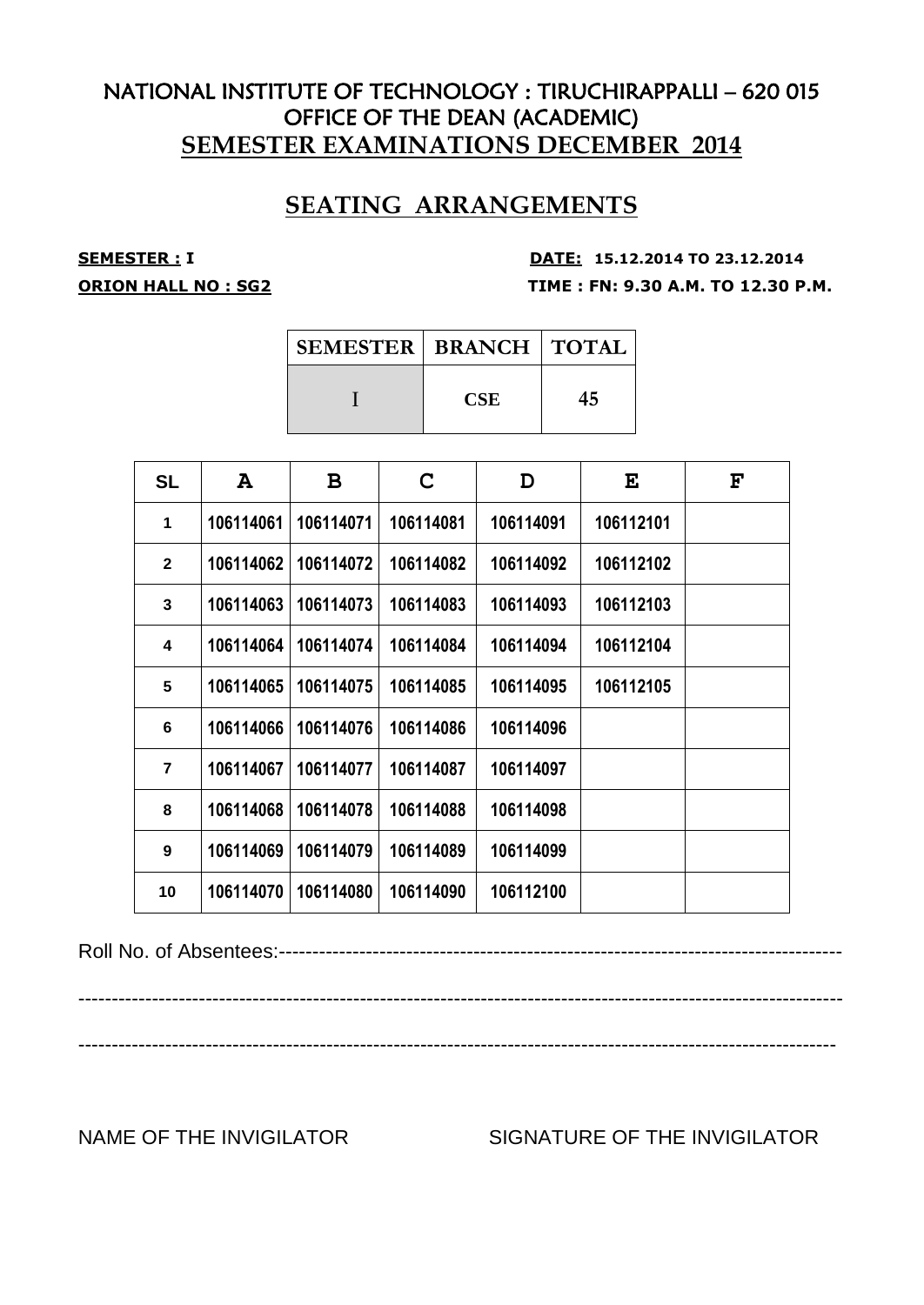# **SEATING ARRANGEMENTS**

**SEMESTER : <sup>I</sup> DATE: 15.12.2014 TO 23.12.2014 ORION HALL NO : SG3 TIME : FN: 9.30 A.M. TO 12.30 P.M.**

| <b>SEMESTER   BRANCH   TOTAL</b> |            |    |
|----------------------------------|------------|----|
|                                  | <b>ECE</b> | 60 |

| <b>SL</b>      | A                       | В         | C         | D         | E         | $\mathbf{F}$ |
|----------------|-------------------------|-----------|-----------|-----------|-----------|--------------|
| 1              | <b>ECE</b><br>108114001 | 108114011 | 108114021 | 108114031 | 108114041 | 108114051    |
| $\mathbf{2}$   | 108114002               | 108114012 | 108114022 | 108114032 | 108114042 | 108114052    |
| 3              | 108114003               | 108114013 | 108114023 | 108114033 | 108114043 | 108114053    |
| 4              | 108114004               | 108114014 | 108114024 | 108114034 | 108114044 | 108114054    |
| 5              | 108114005               | 108114015 | 108114025 | 108114035 | 108114045 | 108114055    |
| 6              | 108114006               | 108114016 | 108114026 | 108114036 | 108114046 | 108114056    |
| $\overline{7}$ | 108114007               | 108114017 | 108114027 | 108114037 | 108114047 | 108114057    |
| 8              | 108114008               | 108114018 | 108114028 | 108114038 | 108114048 | 108114058    |
| 9              | 108114009               | 108114019 | 108114029 | 108114039 | 108114049 | 108114059    |
| 10             | 108114010               | 108114020 | 108114030 | 108114040 | 108114050 | 108114060    |

Roll No. of Absentees:------------------------------------------------------------------------------------

------------------------------------------------------------------------------------------------------------------ -----------------------------------------------------------------------------------------------------------------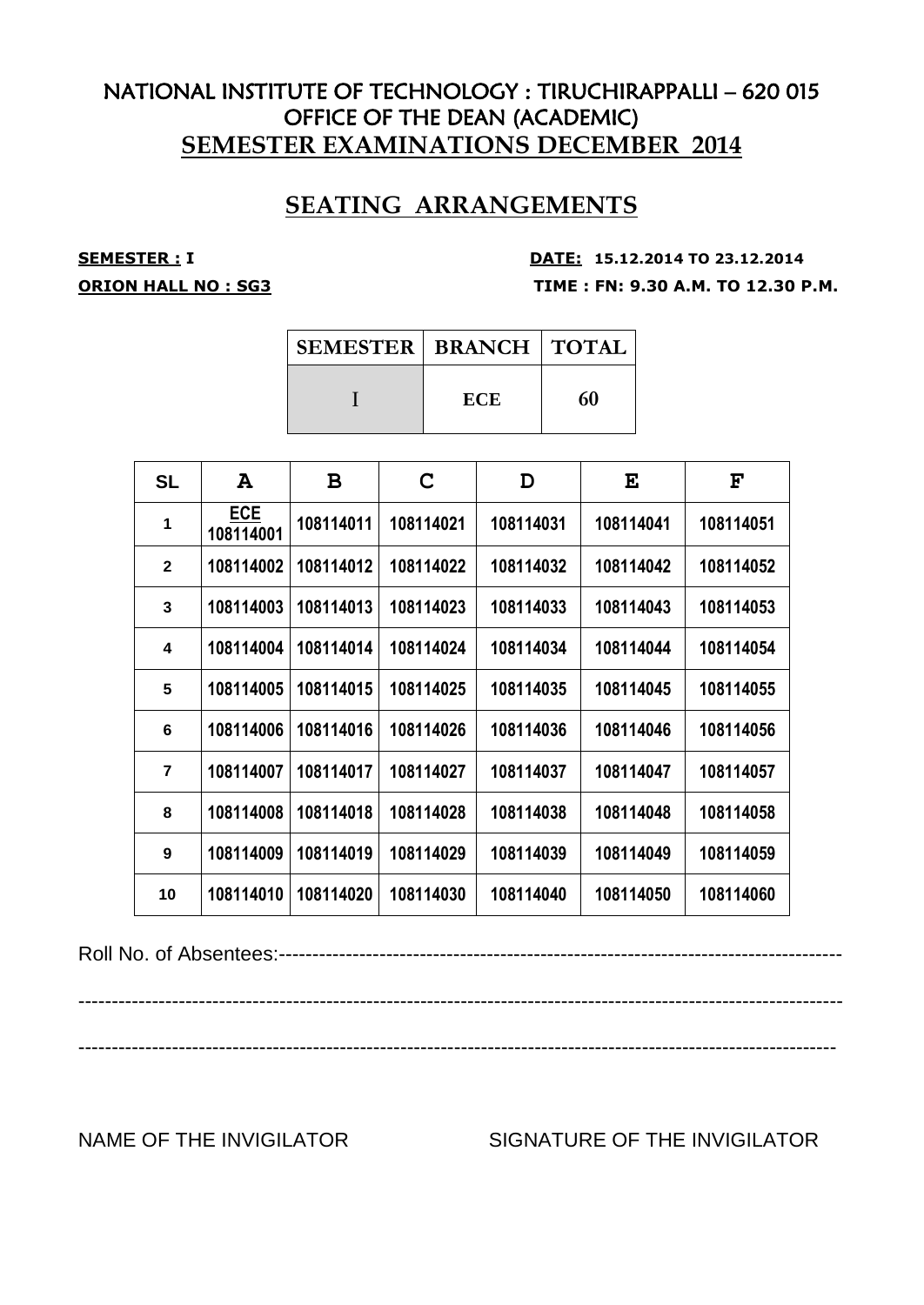# **SEATING ARRANGEMENTS**

**SEMESTER : <sup>I</sup> DATE: 15.12.2014 TO 23.12.2014 ORION HALL NO : SG4 TIME : FN: 9.30 A.M. TO 12.30 P.M.**

| <b>SEMESTER   BRANCH   TOTAL</b> |            |    |
|----------------------------------|------------|----|
|                                  | <b>ECE</b> | 45 |

| <b>SL</b>      | A         | B         | C         | D         | E         | $\mathbf{F}$ |
|----------------|-----------|-----------|-----------|-----------|-----------|--------------|
| 1              | 108114061 | 108114071 | 108114081 | 108114091 | 108114101 |              |
| $\mathbf{2}$   | 108114062 | 108114072 | 108114082 | 108114092 | 108114102 |              |
| 3              | 108114063 | 108114073 | 108114083 | 108114093 | 108114103 |              |
| 4              | 108114064 | 108114074 | 108114084 | 108114094 | 108114104 |              |
| 5              | 108114065 | 108114075 | 108114085 | 108114095 | 108114105 |              |
| 6              | 108114066 | 108114076 | 108114086 | 108114096 |           |              |
| $\overline{7}$ | 108114067 | 108114077 | 108114087 | 108114097 |           |              |
| 8              | 108114068 | 108114078 | 108114088 | 108114098 |           |              |
| 9              | 108114069 | 108114079 | 108114089 | 108114099 |           |              |
| 10             | 108114070 | 108114080 | 108114090 | 108114100 |           |              |

Roll No. of Absentees:------------------------------------------------------------------------------------

------------------------------------------------------------------------------------------------------------------

-----------------------------------------------------------------------------------------------------------------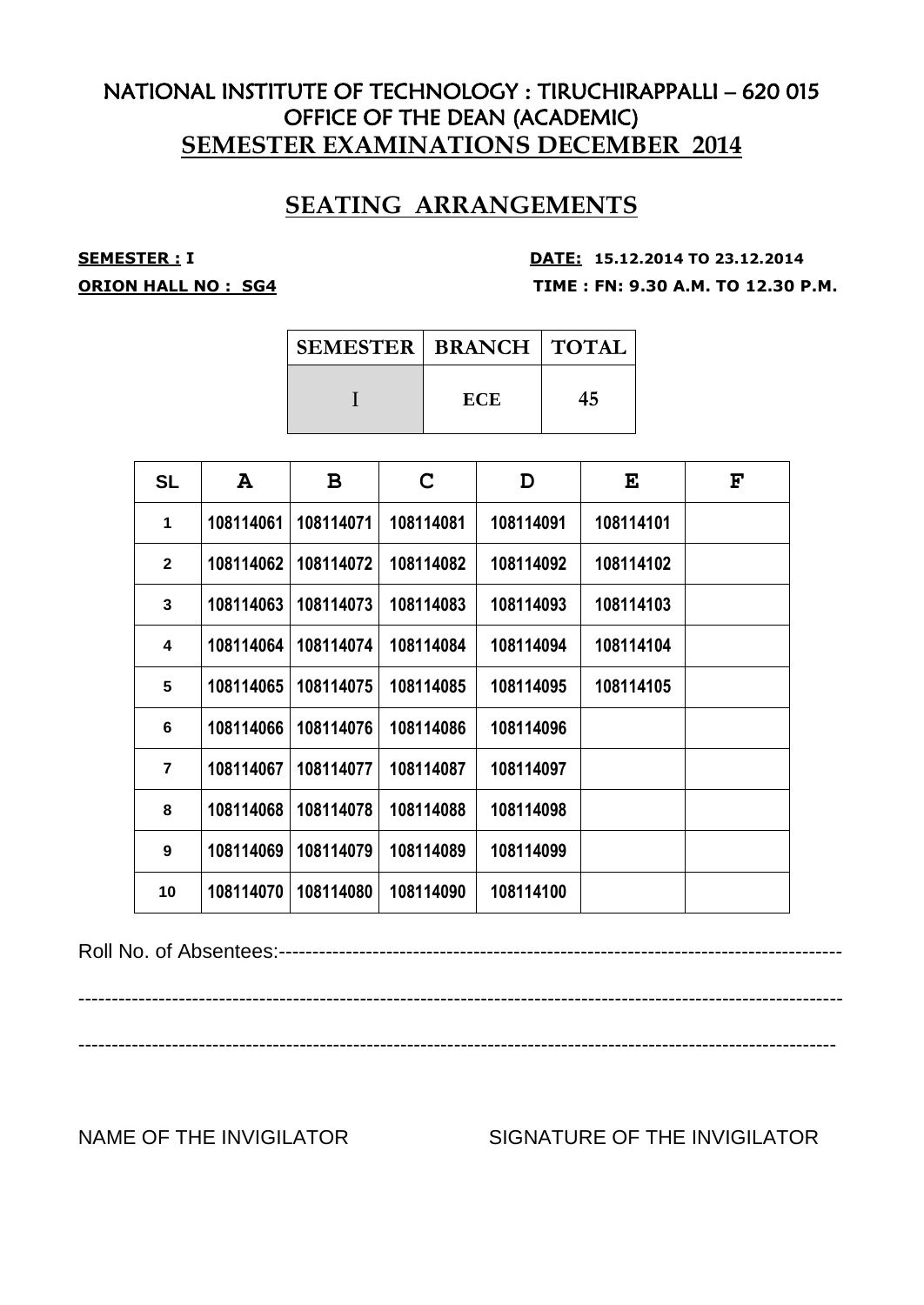# **SEATING ARRANGEMENTS**

**SEMESTER : <sup>I</sup> DATE: 15.12.2014 TO 23.12.2014 ORION HALL NO : SG5 TIME : FN: 9.30 A.M. TO 12.30 P.M.**

| <b>SEMESTER   BRANCH   TOTAL</b> |     |    |
|----------------------------------|-----|----|
|                                  | EEE | 60 |

| <b>SL</b>      | A                | B         | C         | D         | E         | $\mathbf{F}$ |
|----------------|------------------|-----------|-----------|-----------|-----------|--------------|
| 1              | EEE<br>107114001 | 107114011 | 107114021 | 107114031 | 107114041 | 107114051    |
| $\mathbf{2}$   | 107114002        | 107114012 | 107114022 | 107114032 | 107114042 | 107114052    |
| 3              | 107114003        | 107114013 | 107114023 | 107114033 | 107114043 | 107114053    |
| 4              | 107114004        | 107114014 | 107114024 | 107114034 | 107114044 | 107114054    |
| 5              | 107114005        | 107114015 | 107114025 | 107114035 | 107114045 | 107114055    |
| 6              | 107114006        | 107114016 | 107114026 | 107114036 | 107114046 | 107114056    |
| $\overline{7}$ | 107114007        | 107114017 | 107114027 | 107114037 | 107114047 | 107114057    |
| 8              | 107114008        | 107114018 | 107114028 | 107114038 | 107114048 | 107114058    |
| 9              | 107114009        | 107114019 | 107114029 | 107114039 | 107114049 | 107114059    |
| 10             | 107114010        | 107114020 | 107114030 | 107114040 | 107114050 | 107114060    |

Roll No. of Absentees:------------------------------------------------------------------------------------

------------------------------------------------------------------------------------------------------------------

-----------------------------------------------------------------------------------------------------------------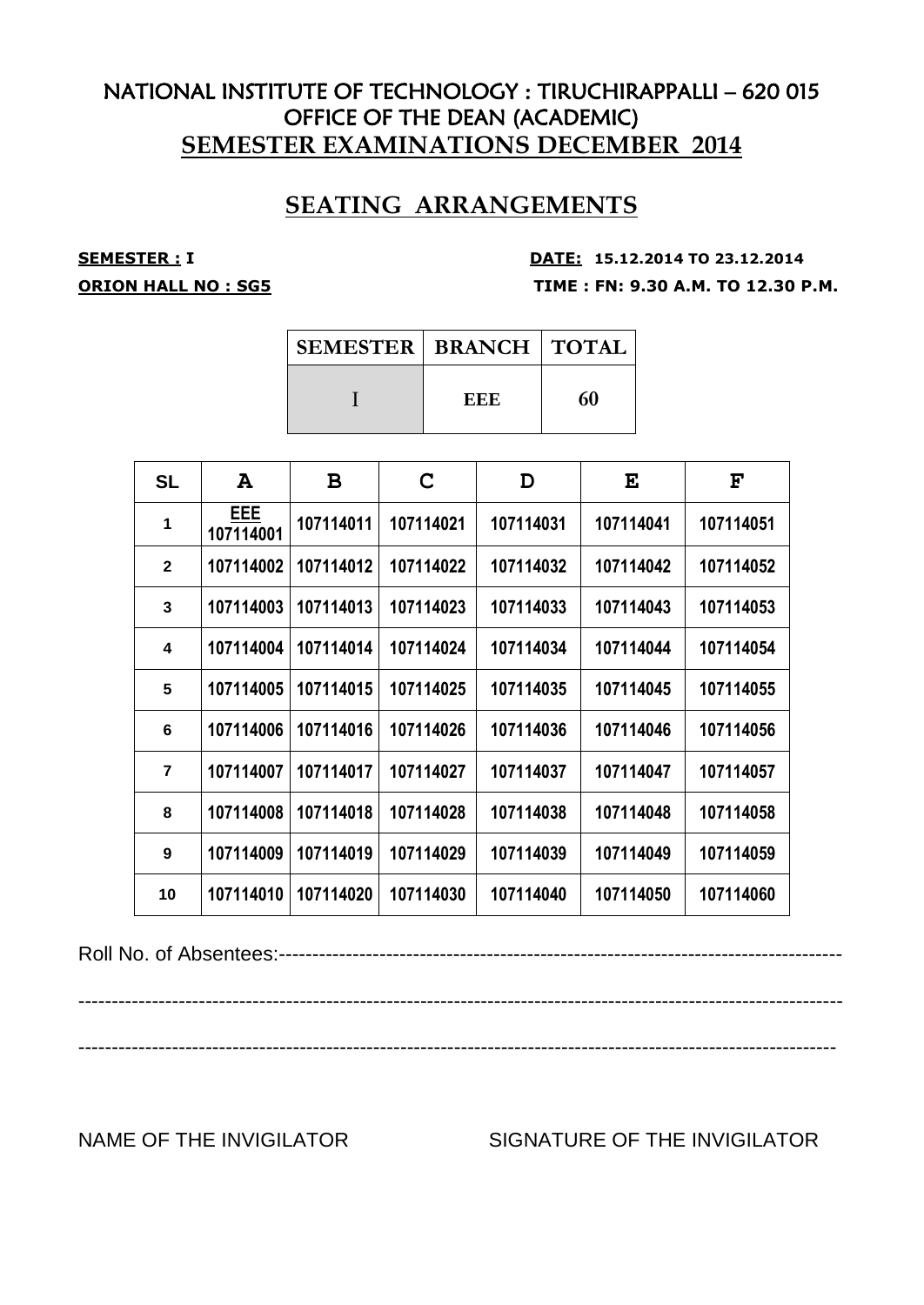# **SEATING ARRANGEMENTS**

**SEMESTER : <sup>I</sup> DATE: 15.12.2014 TO 23.12.2014 ORION HALL NO : SG6 TIME : FN: 9.30 A.M. TO 12.30 P.M.**

| <b>SEMESTER   BRANCH   TOTAL</b> |     |    |
|----------------------------------|-----|----|
|                                  | EEE | 44 |

| <b>SL</b>      | A         | B         | C         | D         | E         | $\mathbf{F}$ |
|----------------|-----------|-----------|-----------|-----------|-----------|--------------|
| 1              | 107114061 | 107114071 | 107114081 | 107114091 | 107114101 |              |
| $\overline{2}$ | 107114062 | 107114072 | 107114082 | 107114092 | 107114102 |              |
| 3              | 107114063 | 107114073 | 107114083 | 107114093 | 107114103 |              |
| 4              | 107114064 | 107114074 | 107114084 | 107114094 | 107114104 |              |
| 5              | 107114065 | 107114075 | 107114085 | 107114095 |           |              |
| 6              | 107114066 | 107114076 | 107114086 | 107114096 |           |              |
| $\overline{7}$ | 107114067 | 107114077 | 107114087 | 107114097 |           |              |
| 8              | 107114068 | 107114078 | 107114088 | 107114098 |           |              |
| 9              | 107114069 | 107114079 | 107114089 | 107114099 |           |              |
| 10             | 107114070 | 107114080 | 107114090 | 107114100 |           |              |

Roll No. of Absentees:------------------------------------------------------------------------------------

------------------------------------------------------------------------------------------------------------------

-----------------------------------------------------------------------------------------------------------------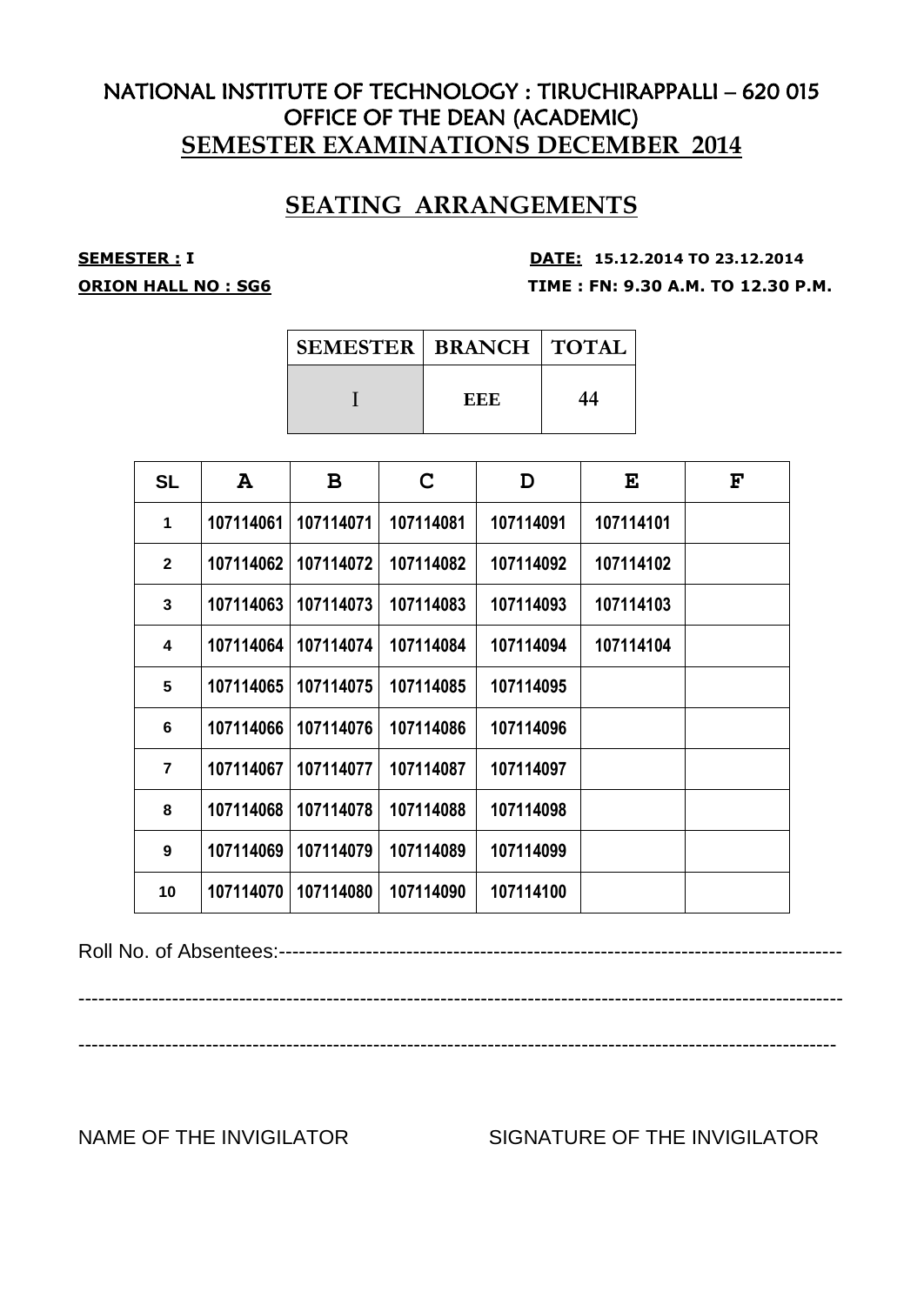# **SEATING ARRANGEMENTS**

**SEMESTER : <sup>I</sup> DATE: 15.12.2014 TO 23.12.2014 ORION HALL NO : NG1 TIME : FN: 9.30 A.M. TO 12.30 P.M.**

| <b>SEMESTER   BRANCH   TOTAL</b> |            |    |
|----------------------------------|------------|----|
|                                  | <b>ICE</b> | 60 |

| <b>SL</b>      | A                | B         | C         | D         | E         | $\mathbf{F}$ |
|----------------|------------------|-----------|-----------|-----------|-----------|--------------|
| $\mathbf 1$    | ICE<br>110114001 | 110114011 | 110114021 | 110114031 | 110114041 | 110114051    |
| $\overline{2}$ | 110114002        | 110114012 | 110114022 | 110114032 | 110114042 | 110114052    |
| 3              | 110114003        | 110114013 | 110114023 | 110114033 | 110114043 | 110114053    |
| 4              | 110114004        | 110114014 | 110114024 | 110114034 | 110114044 | 110114054    |
| 5              | 110114005        | 110114015 | 110114025 | 110114035 | 110114045 | 110114055    |
| 6              | 110114006        | 110114016 | 110114026 | 110114036 | 110114046 | 110114056    |
| $\overline{7}$ | 110114007        | 110114017 | 110114027 | 110114037 | 110114047 | 110114057    |
| 8              | 110114008        | 110114018 | 110114028 | 110114038 | 110114048 | 110114058    |
| 9              | 110114009        | 110114019 | 110114029 | 110114039 | 110114049 | 110114059    |
| 10             | 110114010        | 110114020 | 110114030 | 110114040 | 110114050 | 110114060    |

Roll No. of Absentees:------------------------------------------------------------------------------------

------------------------------------------------------------------------------------------------------------------ -----------------------------------------------------------------------------------------------------------------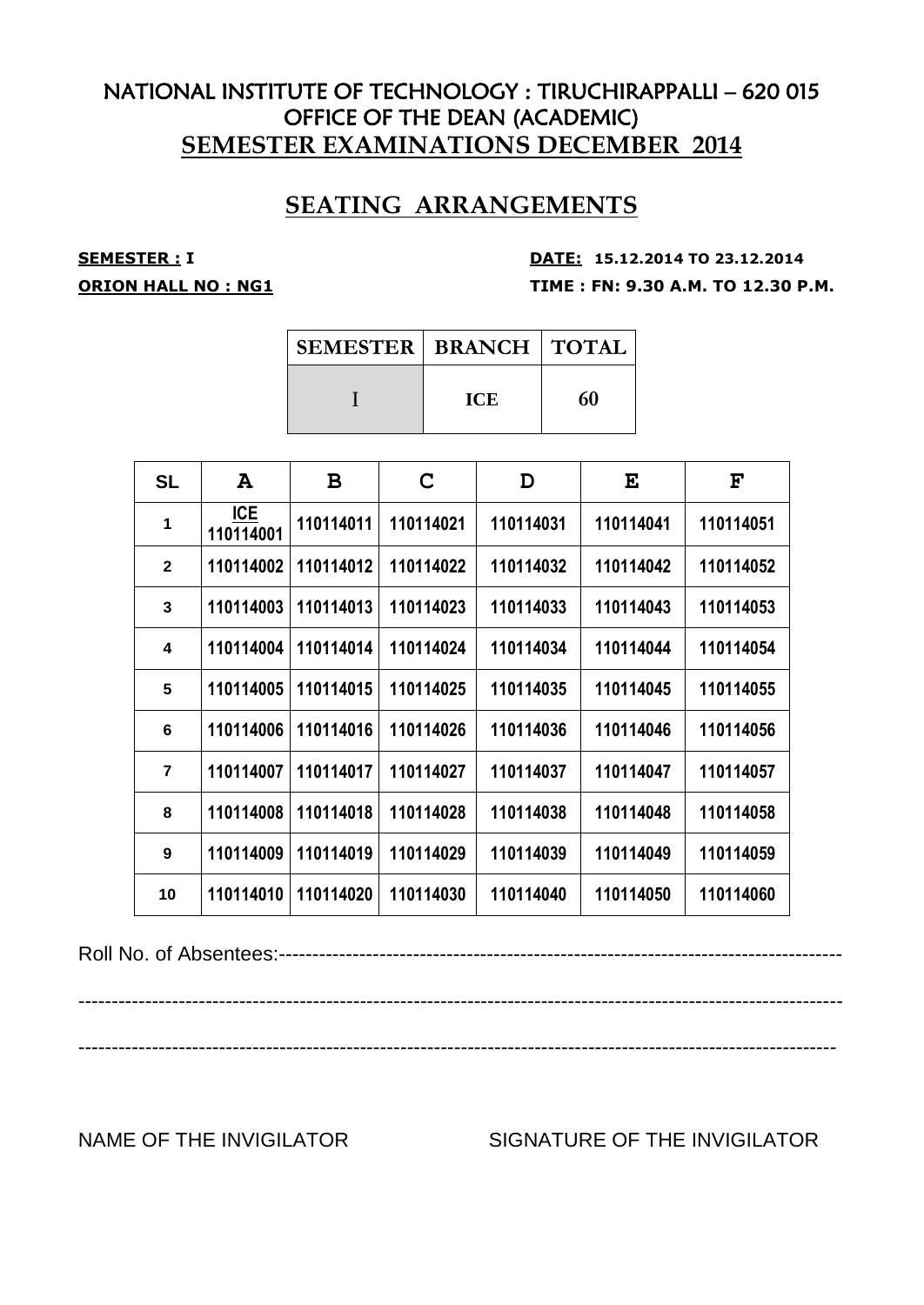# **SEATING ARRANGEMENTS**

**SEMESTER : <sup>I</sup> DATE: 15.12.2014 TO 23.12.2014 ORION HALL NO : NG2 TIME : FN: 9.30 A.M. TO 12.30 P.M.**

| <b>SEMESTER   BRANCH   TOTAL</b> |            |    |
|----------------------------------|------------|----|
|                                  | <b>ICE</b> | 38 |

| <b>SL</b>      | A         | B         | C         | D         | E | $\mathbf{F}$ |
|----------------|-----------|-----------|-----------|-----------|---|--------------|
| 1              | 110114061 | 110114071 | 110114081 | 110114091 |   |              |
| $\mathbf{2}$   | 110114062 | 110114072 | 110114082 | 110114092 |   |              |
| $\mathbf{3}$   | 110114063 | 110114073 | 110114083 | 110114093 |   |              |
| 4              | 110114064 | 110114074 | 110114084 | 110114094 |   |              |
| 5              | 110114065 | 110114075 | 110114085 | 110114095 |   |              |
| 6              | 110114066 | 110114076 | 110114086 | 110114096 |   |              |
| $\overline{7}$ | 110114067 | 110114077 | 110114087 | 110114097 |   |              |
| 8              | 110114068 | 110114078 | 110114088 | 110114098 |   |              |
| 9              | 110114069 | 110114079 | 110114089 |           |   |              |
| 10             | 110114070 | 110114080 | 110114090 |           |   |              |

Roll No. of Absentees:------------------------------------------------------------------------------------

------------------------------------------------------------------------------------------------------------------

-----------------------------------------------------------------------------------------------------------------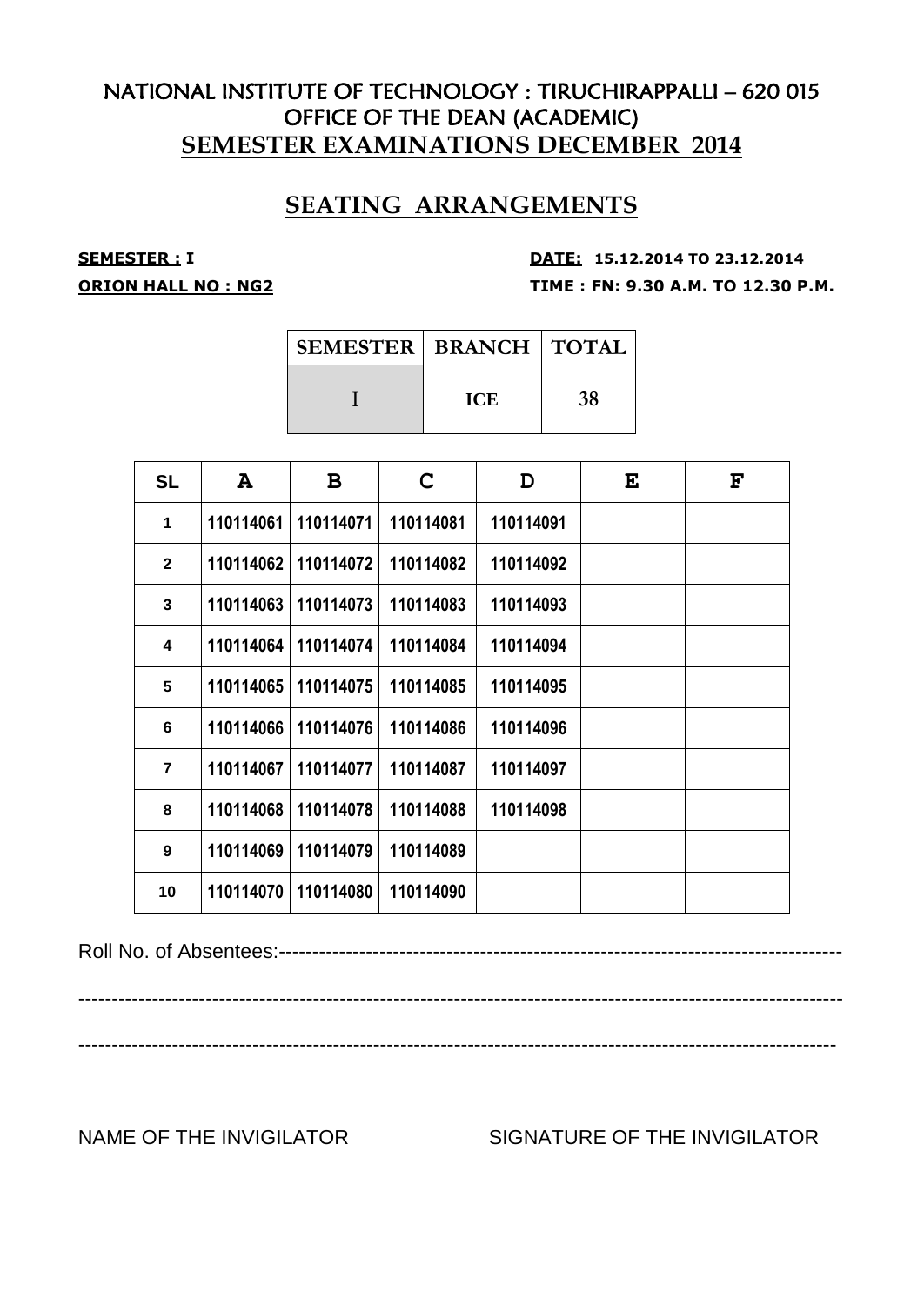# **SEATING ARRANGEMENTS**

**SEMESTER : <sup>I</sup> DATE: 15.12.2014 TO 23.12.2014 ORION HALL NO : NG3 TIME : FN: 9.30 A.M. TO 12.30 P.M.**

| <b>SEMESTER   BRANCH   TOTAL</b> |             |    |
|----------------------------------|-------------|----|
|                                  | <b>MECH</b> | 60 |

| <b>SL</b>      | A                        | B         | C         | D         | E         | $\mathbf{F}$ |
|----------------|--------------------------|-----------|-----------|-----------|-----------|--------------|
| 1              | <b>MECH</b><br>111114001 | 111114011 | 111114021 | 111114031 | 111114041 | 111114051    |
| $\overline{2}$ | 111114002                | 111114012 | 111114022 | 111114032 | 111114042 | 111114052    |
| 3              | 111114003                | 111114013 | 111114023 | 111114033 | 111114043 | 111114053    |
| 4              | 111114004                | 111114014 | 111114024 | 111114034 | 111114044 | 111114054    |
| 5              | 111114005                | 111114015 | 111114025 | 111114035 | 111114045 | 111114055    |
| 6              | 111114006                | 111114016 | 111114026 | 111114036 | 111114046 | 111114056    |
| $\overline{7}$ | 111114007                | 111114017 | 111114027 | 111114037 | 111114047 | 111114057    |
| 8              | 111114008                | 111114018 | 111114028 | 111114038 | 111114048 | 111114058    |
| 9              | 111114009                | 111114019 | 111114029 | 111114039 | 111114049 | 111114059    |
| 10             | 111114010                | 111114020 | 111114030 | 111114040 | 111114050 | 111114060    |

Roll No. of Absentees:------------------------------------------------------------------------------------

------------------------------------------------------------------------------------------------------------------ -----------------------------------------------------------------------------------------------------------------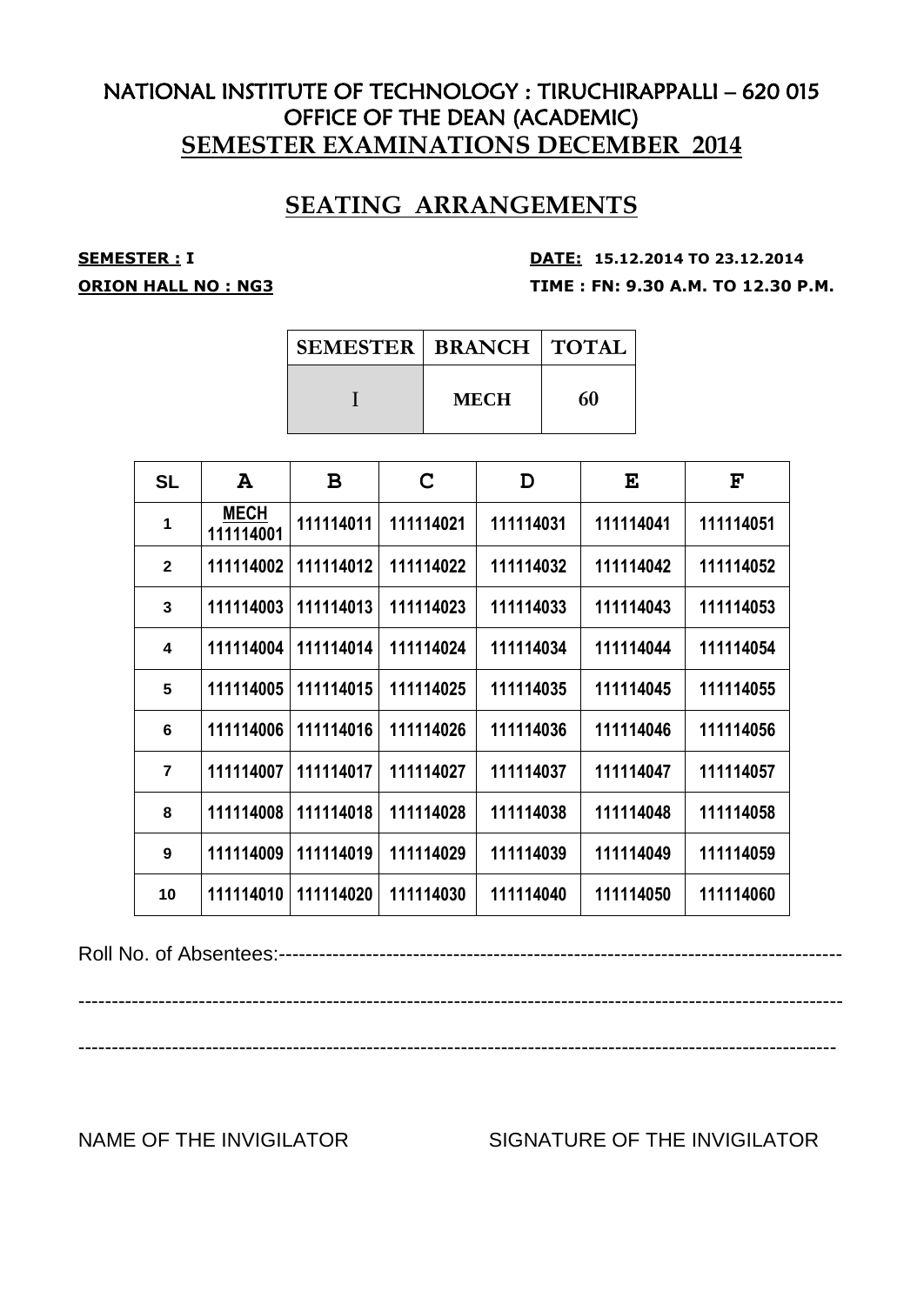# **SEATING ARRANGEMENTS**

**SEMESTER : <sup>I</sup> DATE15.12.2014 TO 23.12.2014 ORION HALL NO : NG4 TIME : FN: 9.30 A.M. TO 12.30 P.M.**

| <b>SEMESTER   BRANCH   TOTAL</b> |             |    |
|----------------------------------|-------------|----|
|                                  | <b>MECH</b> | 48 |

| <b>SL</b>      | A         | B         | C.        | D         | E         | $\mathbf{F}$ |
|----------------|-----------|-----------|-----------|-----------|-----------|--------------|
| 1              | 111114061 | 111114071 | 111114081 | 111114091 | 111114101 |              |
| $\mathbf{2}$   | 111114062 | 111114072 | 111114082 | 111114092 | 111114102 |              |
| 3              | 111114063 | 111114073 | 111114083 | 111114093 | 111114103 |              |
| 4              | 111114064 | 111114074 | 111114084 | 111114094 | 111114104 |              |
| 5              | 111114065 | 111114075 | 111114085 | 111114095 | 111114105 |              |
| 6              | 111114066 | 111114076 | 111114086 | 111114096 | 111114106 |              |
| $\overline{7}$ | 111114067 | 111114077 | 111114087 | 111114097 | 111114107 |              |
| 8              | 111114068 | 111114078 | 111114088 | 111114098 | 111114108 |              |
| 9              | 111114069 | 111114079 | 111114089 | 111114099 |           |              |
| 10             | 111114070 | 111114080 | 111114090 | 111114100 |           |              |

Roll No. of Absentees:------------------------------------------------------------------------------------

------------------------------------------------------------------------------------------------------------------

-----------------------------------------------------------------------------------------------------------------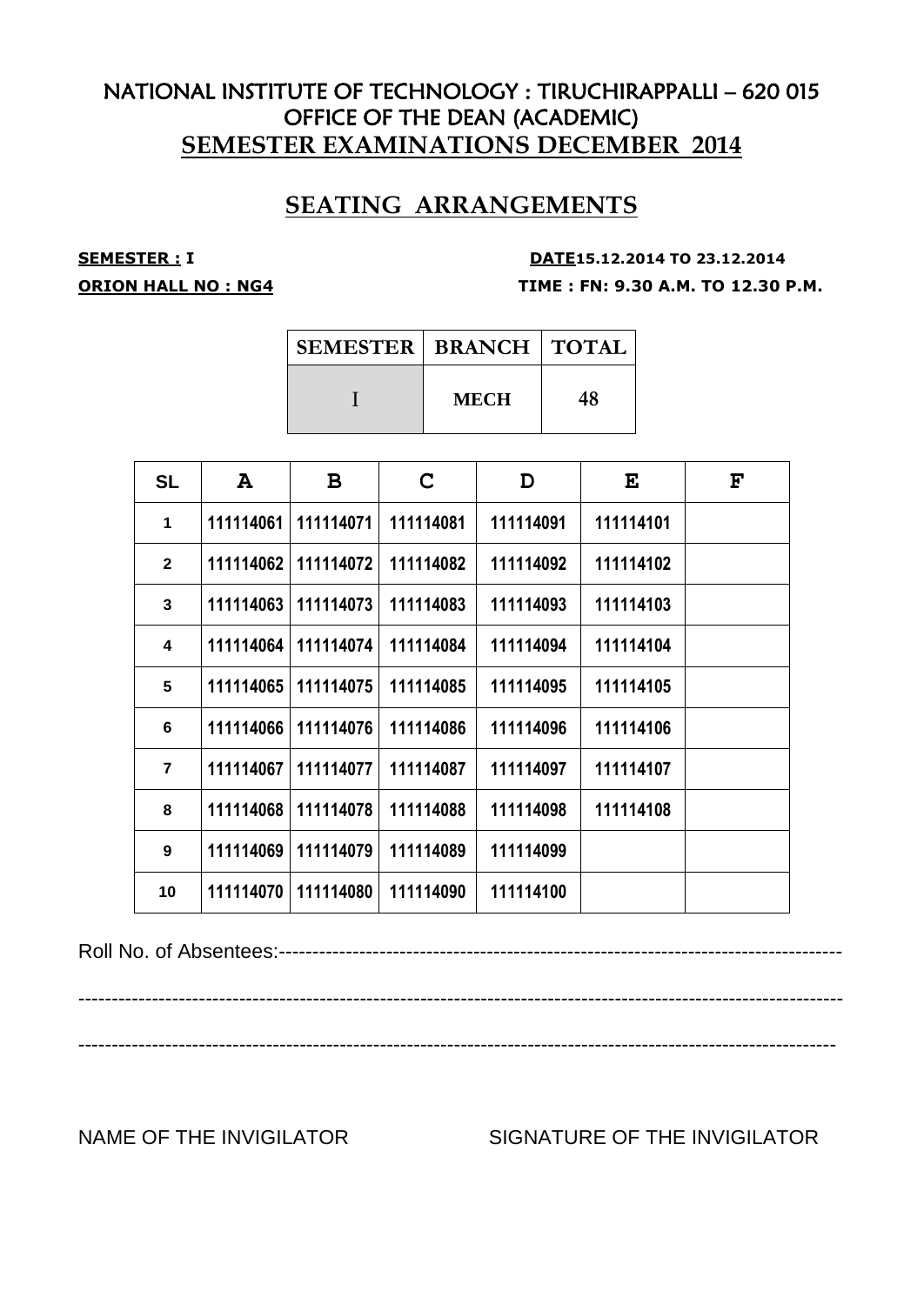# **SEATING ARRANGEMENTS**

**SEMESTER : <sup>I</sup> DATE: 15.12.2014 TO 23.12.2014 ORION HALL NO : NG5 TIME : FN: 9.30 A.M. TO 12.30 P.M.**

| <b>SEMESTER   BRANCH   TOTAL</b> |             |    |
|----------------------------------|-------------|----|
|                                  | <b>PROD</b> | 60 |

| <b>SL</b>      | A                        | B         | C         | D         | E         | $\mathbf{F}$ |
|----------------|--------------------------|-----------|-----------|-----------|-----------|--------------|
| 1              | <b>PROD</b><br>114114001 | 114114011 | 114114021 | 114114031 | 114114041 | 114114051    |
| $\overline{2}$ | 114114002                | 114114012 | 114114022 | 114114032 | 114114042 | 114114052    |
| 3              | 114114003                | 114114013 | 114114023 | 114114033 | 114114043 | 114114053    |
| 4              | 114114004                | 114114014 | 114114024 | 114114034 | 114114044 | 114114054    |
| 5              | 114114005                | 114114015 | 114114025 | 114114035 | 114114045 | 114114055    |
| 6              | 114114006                | 114114016 | 114114026 | 114114036 | 114114046 | 114114056    |
| $\overline{7}$ | 114114007                | 114114017 | 114114027 | 114114037 | 114114047 | 114114057    |
| 8              | 114114008                | 114114018 | 114114028 | 114114038 | 114114048 | 114114058    |
| 9              | 114114009                | 114114019 | 114114029 | 114114039 | 114114049 | 114114059    |
| 10             | 114114010                | 114114020 | 114114030 | 114114040 | 114114050 | 114114060    |

Roll No. of Absentees:------------------------------------------------------------------------------------

------------------------------------------------------------------------------------------------------------------ -----------------------------------------------------------------------------------------------------------------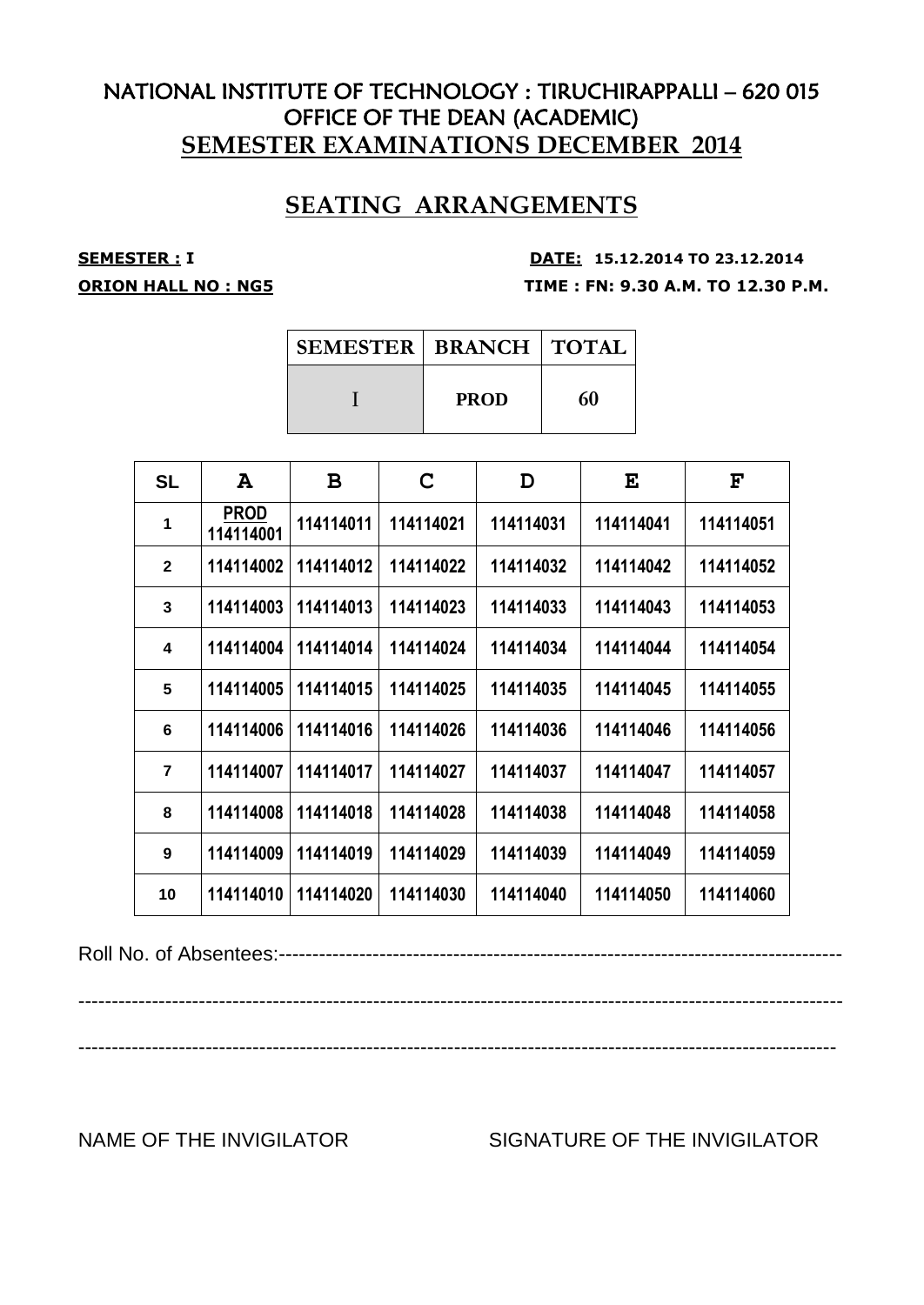# **SEATING ARRANGEMENTS**

**SEMESTER : <sup>I</sup> DATE: 15.12.2014 TO 23.12.2014 ORION HALL NO : NG6 TIME : FN: 9.30 A.M. TO 12.30 P.M.**

| <b>SEMESTER   BRANCH   TOTAL</b> |             |    |
|----------------------------------|-------------|----|
|                                  | <b>PROD</b> | 41 |

| <b>SL</b>               | $\mathbf{A}$ | B         | C         | D         | E         | $\mathbf{F}$ |
|-------------------------|--------------|-----------|-----------|-----------|-----------|--------------|
| 1                       | 114114061    | 114114071 | 114114081 | 114114091 | 114114101 |              |
| $\overline{2}$          | 114114062    | 114114072 | 114114082 | 114114092 |           |              |
| $\overline{\mathbf{3}}$ | 114114063    | 114114073 | 114114083 | 114114093 |           |              |
| 4                       | 114114064    | 114114074 | 114114084 | 114114094 |           |              |
| 5                       | 114114065    | 114114075 | 114114085 | 114114095 |           |              |
| 6                       | 114114066    | 114114076 | 114114086 | 114114096 |           |              |
| $\overline{7}$          | 114114067    | 114114077 | 114114087 | 114114097 |           |              |
| 8                       | 114114068    | 114114078 | 114114088 | 114114098 |           |              |
| 9                       | 114114069    | 114114079 | 114114089 | 114114099 |           |              |
| 10                      | 114114070    | 114114080 | 114114090 | 114114100 |           |              |

Roll No. of Absentees:------------------------------------------------------------------------------------

------------------------------------------------------------------------------------------------------------------

-----------------------------------------------------------------------------------------------------------------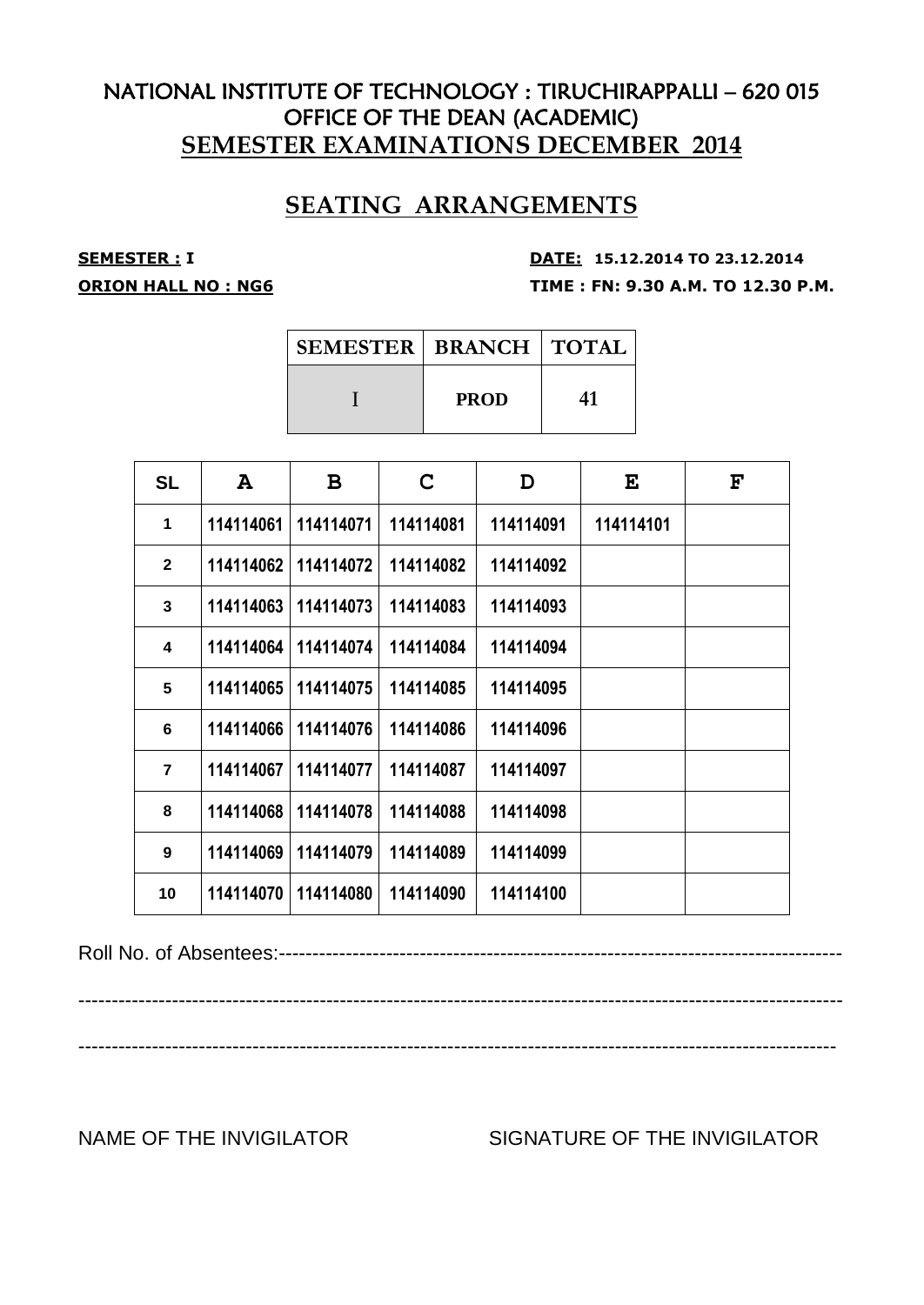# **SEATING ARRANGEMENTS**

### **SEMESTER : <sup>I</sup> DATE: 15.12.2014 TO 23.12.2014 ORION HALL NO : SF1 TIME : FN: 9.30 A.M. TO 12.30 P.M.**

| <b>SEMESTER   BRANCH   TOTAL</b> |              |    |
|----------------------------------|--------------|----|
|                                  | <b>CIVIL</b> | 60 |

| <b>SL</b>      | A                         | B         | C         | D         | E         | $\mathbf{F}$ |
|----------------|---------------------------|-----------|-----------|-----------|-----------|--------------|
| 1              | <b>CIVIL</b><br>103114001 | 103114011 | 103114021 | 103114031 | 103114041 | 103114051    |
| $\mathbf{2}$   | 103114002                 | 103114012 | 103114022 | 103114032 | 103114042 | 103114052    |
| 3              | 103114003                 | 103114013 | 103114023 | 103114033 | 103114043 | 103114053    |
| 4              | 103114004                 | 103114014 | 103114024 | 103114034 | 103114044 | 103114054    |
| 5              | 103114005                 | 103114015 | 103114025 | 103114035 | 103114045 | 103114055    |
| 6              | 103114006                 | 103114016 | 103114026 | 103114036 | 103114046 | 103114056    |
| $\overline{7}$ | 103114007                 | 103114017 | 103114027 | 103114037 | 103114047 | 103114057    |
| 8              | 103114008                 | 103114018 | 103114028 | 103114038 | 103114048 | 103114058    |
| 9              | 103114009                 | 103114019 | 103114029 | 103114039 | 103114049 | 103114059    |
| 10             | 103114010                 | 103114020 | 103114030 | 103114040 | 103114050 | 103114060    |

Roll No. of Absentees:------------------------------------------------------------------------------------

------------------------------------------------------------------------------------------------------------------

-----------------------------------------------------------------------------------------------------------------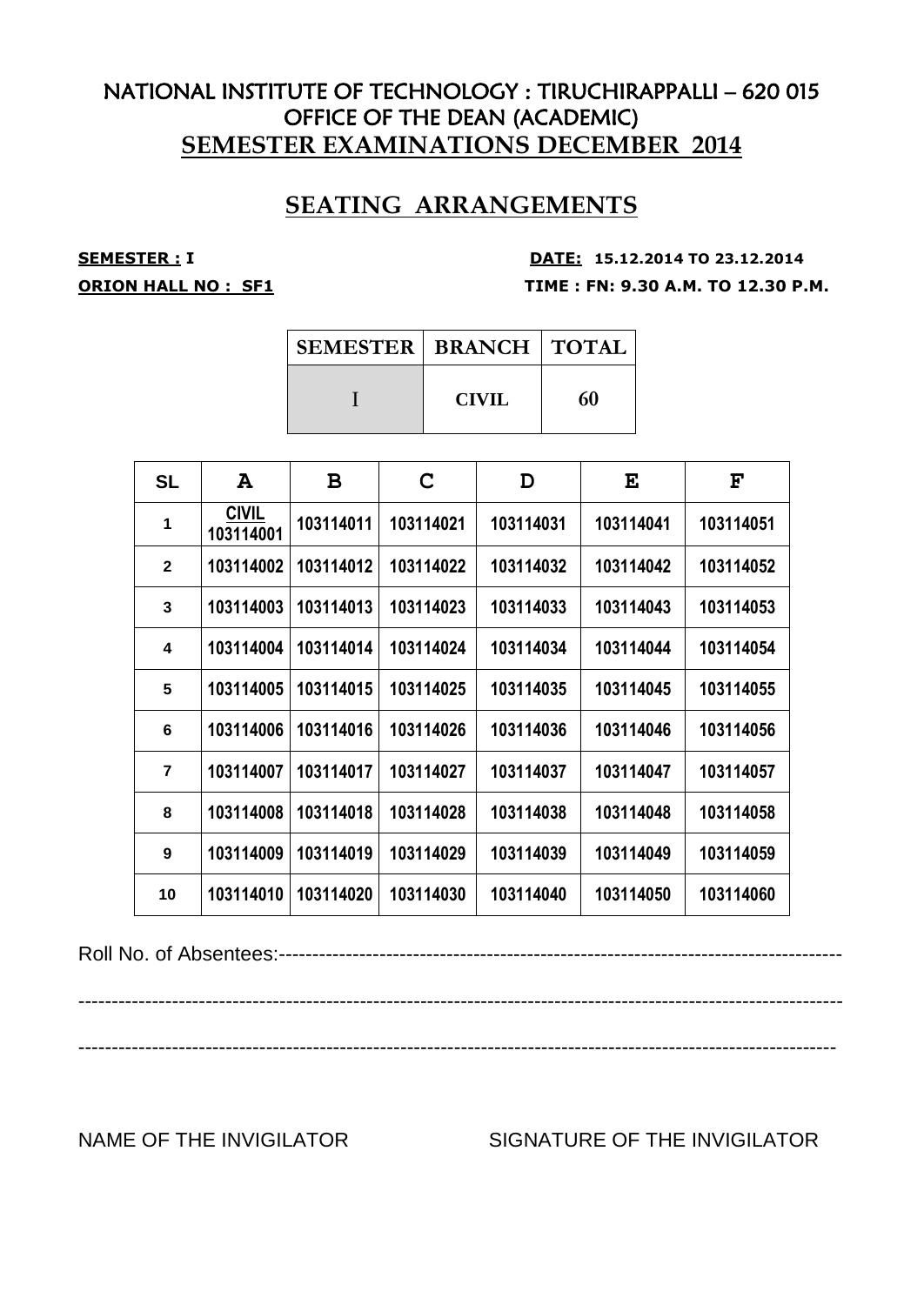# **SEATING ARRANGEMENTS**

**SEMESTER : <sup>I</sup> DATE: 15.12.2014 TO 23.12.2014 ORION HALL NO : SF2 TIME : FN: 9.30 A.M. TO 12.30 P.M.**

| <b>SEMESTER   BRANCH   TOTAL</b> |                     |          |
|----------------------------------|---------------------|----------|
|                                  | <b>CIVIL</b><br>CHL | 43<br>17 |

| <b>SL</b>      | A         | B         | C         | D         | E                       | $\mathbf{F}$ |
|----------------|-----------|-----------|-----------|-----------|-------------------------|--------------|
| 1              | 103114061 | 103114071 | 103114081 | 103114091 | 103112101               | 102114007    |
| $\mathbf{2}$   | 103114062 | 103114072 | 103114082 | 103114092 | 103112102               | 102114008    |
| 3              | 103114063 | 103114073 | 103114083 | 103114093 | 103112103               | 102114009    |
| 4              | 103114064 | 103114074 | 103114084 | 103114094 | <b>CHL</b><br>102113051 | 102114010    |
| 5              | 103114065 | 103114075 | 103114085 | 103114095 | 102114001               | 102114011    |
| 6              | 103114066 | 103114076 | 103114086 | 103114096 | 102114002               | 102114012    |
| $\overline{7}$ | 103114067 | 103114077 | 103114087 | 103114097 | 102114003               | 102114013    |
| 8              | 103114068 | 103114078 | 103114088 | 103114098 | 102114004               | 102114014    |
| 9              | 103114069 | 103114079 | 103114089 | 103114099 | 102114005               | 102114015    |
| 10             | 103114070 | 103114080 | 103114090 | 103112100 | 102114006               | 102114016    |

Roll No. of Absentees:------------------------------------------------------------------------------------

------------------------------------------------------------------------------------------------------------------ -----------------------------------------------------------------------------------------------------------------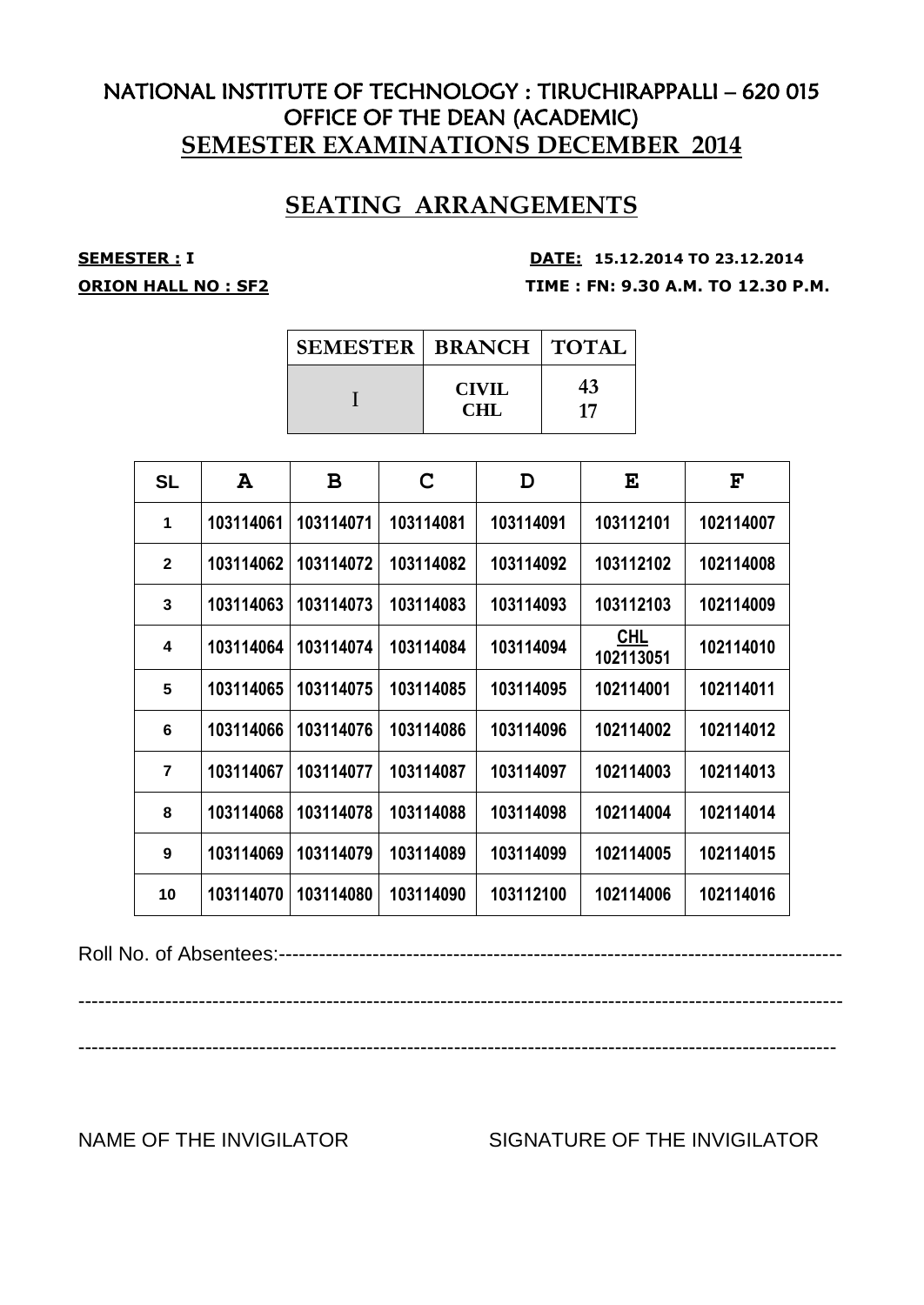# **SEATING ARRANGEMENTS**

### **SEMESTER : <sup>I</sup> DATE: 15.12.2014 TO 23.12.2014 ORION HALL NO : SF3 TIME : FN: 9.30 A.M. TO 12.30 P.M.**

| <b>SEMESTER   BRANCH   TOTAL</b> |                    |    |
|----------------------------------|--------------------|----|
|                                  | <b>CHL</b><br>MME. | 55 |

| <b>SL</b>      | A         | B         | C         | D         | E         | $\mathbf{F}$            |
|----------------|-----------|-----------|-----------|-----------|-----------|-------------------------|
| 1              | 102114017 | 102114027 | 102114037 | 102114047 | 102114057 | 102114067               |
| $\mathbf{2}$   | 102114018 | 102114028 | 102114038 | 102114048 | 102114058 | 102114068               |
| 3              | 102114019 | 102114029 | 102114039 | 102114049 | 102114059 | 102114069               |
| 4              | 102114020 | 102114030 | 102114040 | 102114050 | 102114060 | 102114070               |
| 5              | 102114021 | 102114031 | 102114041 | 102114051 | 102114061 | 102114071               |
| 6              | 102114022 | 102114032 | 102114042 | 102114052 | 102114062 | <b>MME</b><br>112114001 |
| $\overline{7}$ | 102114023 | 102114033 | 102114043 | 102114053 | 102114063 | 112114002               |
| 8              | 102114024 | 102114034 | 102114044 | 102114054 | 102114064 | 112114003               |
| 9              | 102114025 | 102114035 | 102114045 | 102114055 | 102114065 | 112114004               |
| 10             | 102114026 | 102114036 | 102114046 | 102114056 | 102114066 | 112114005               |

Roll No. of Absentees:------------------------------------------------------------------------------------

------------------------------------------------------------------------------------------------------------------ -----------------------------------------------------------------------------------------------------------------